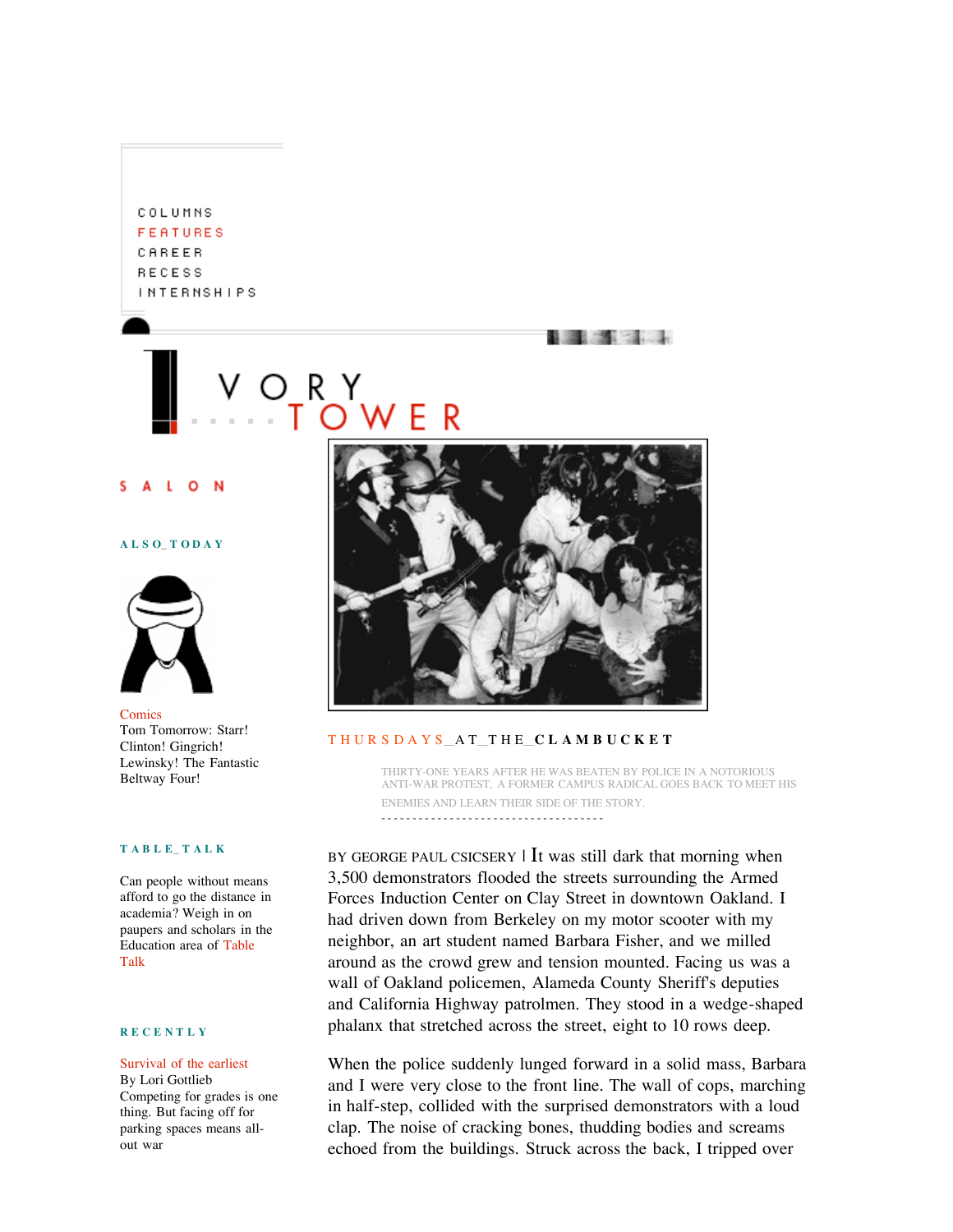#### Geometry and hot pix

By Chris Colin Returning home from college, a young man is caught between his troubled younger brother and X-rated Web sites (10/14/98)

## Financial roulette with Sallie Mae

By Kristina Blachere Make no mistake, the corporate mistress of student loans will get you in the end, but in the meantime you can play her at her own game and sometimes win (10/12/98)

#### Creeps on campus

By Dawn MacKeen Do bad guys have a right to higher education? (10/09/98)

#### My crabs or yours?

By Dan Stern Protecting yourself from the creatures of the sexual swamp (10/07/98)

BROWSE THE IVORY TOWER ARCHIVE



**S A L O N E M P O R I U M** FREE! 12-ounce bag of Salon Blend with a purchase of \$30 or more. While supplies last.

someone and fell face to the pavement. The world began turning in slow motion and I lay there quietly at the eye of the storm. Then two people fell on top of me and I blacked out. Seconds later the jumble of bodies untangled and I was on my feet again, moving away from the cops. Injured people staggered for cover, blood streaming from their heads. Some gasped for water to wash chemical mace from their eyes. The whole incident had lasted less than two minutes.

Thirty-one years later the memory of that bloody October morning in 1967 has brought me to the Clambucket, a hofbrau-style restaurant near Oakland's industrial port where retired Oakland cops have met for lunch every Thursday for eight years. The hallway that separates the cozy bar and dark-wooded main dining room from the stark vinyl banquet rooms in the back is covered floor to ceiling with photographs and posters. The Oakland Police Department has its own wall, with some group shots going back to the 1920s. The blackboard outside the door of the room where 20 men and three women chew on the heavily battered calamari steak special has a cartoon drawing in chalk of a cop and fireman next to the words, "Really Tired Police and Firemen." Several of the men inside marched in the phalanx that rolled over me.

The Thursday Club is the domain of a dying breed. Surrounded by a sequence of presidential portraits that ends with Ronald Reagan, the men retell vivid and uncensored stories of long-forgotten crimes. Bob Ford, a rangy retired captain with a full head of white hair, introduces me as a writer, mentioning that I got scraped off the sidewalk at a demonstration back in the '60s. The retired cops look me over, then a voice declaims: "I welcome the writers. We have a lot of policemen here who've written reports. We're all fiction writers of sorts."

Eventually, I realize that the men here are as curious about me and what I think of them as I am about discovering who they are. It's all strangely familiar; then I recognize that I am taking part in a ritual I have only read about -- the meeting of former enemies. Ford, an inveterate storyteller who at 75 stands as tall and straight as the day he left the Marine Corps, has no qualms about talking about police clashes with demonstrators or his enduring sense of pride. "Policemen in my age group probably had a larger sense of duty than they do today," Ford says. "We were Depression kids, World War II kids. This strong sense of duty was a part of our reaction to those kids."

Born in Oakland and raised there during the Depression, Ford decided to become a cop after seeing a refrigerator stuffed with food at the house of a classmate whose father was an Oakland policeman. After serving in World War II as a Marine and fighting on Guadalcanal, Bougainville and Guam, he returned home to pursue his dream. In 1947, he became an Oakland cop with a starting salary of \$250 a month. By 1967 he was a lieutenant in Criminal Investigations, and had been reacting to "those kids" for three years.